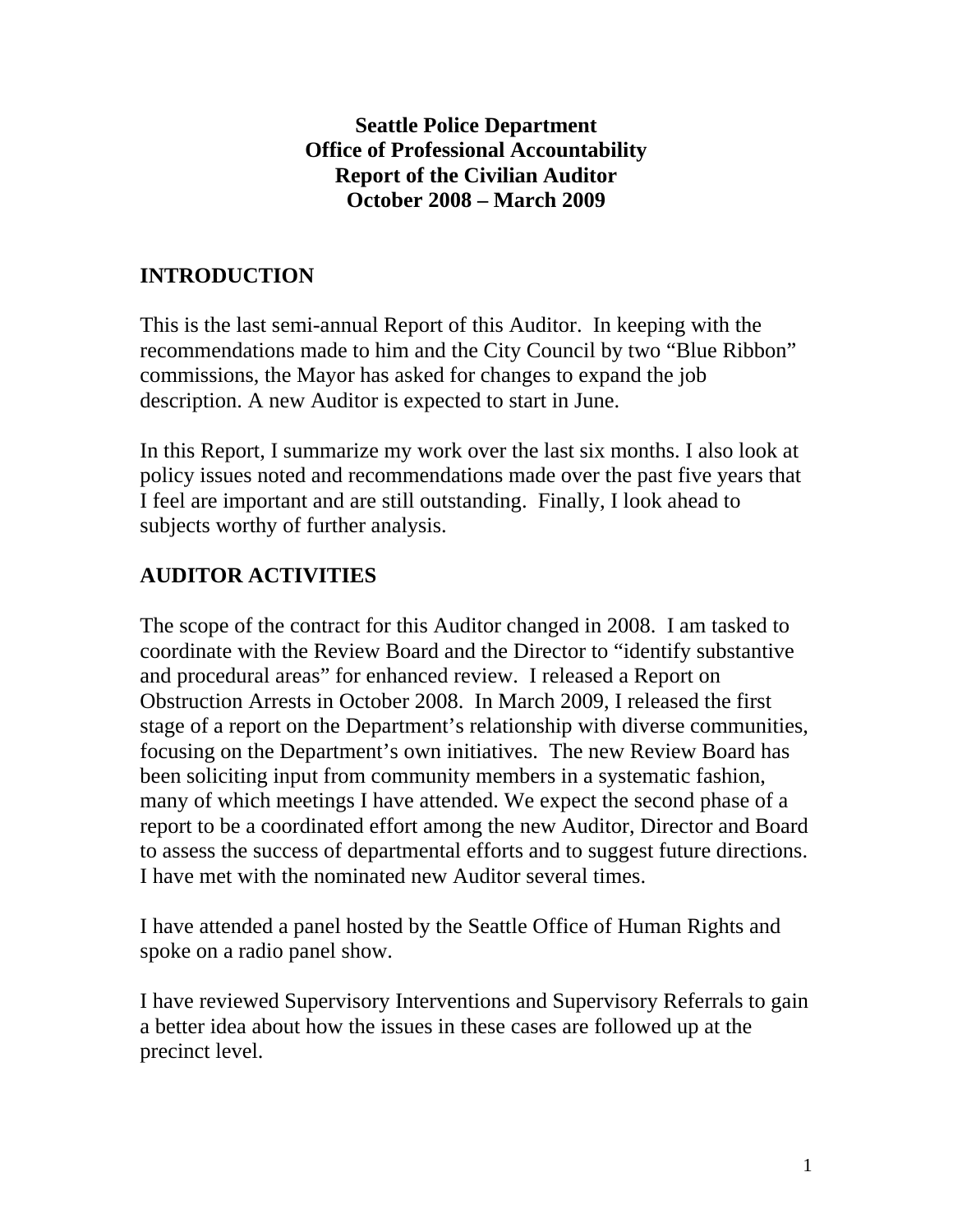I have also reviewed appeals by employees of discipline imposed by the Department.

I sat as a volunteer on the Mayor's panel to interview finalists for my replacement, who is pending confirmation by the full City Council.

I have continued to review OPA-IS investigations on a real time basis and sometimes suggested further avenues to explore. In this six-month period I reviewed 101 completed OPA-IS investigations, substantially above the average number of full investigations for past six-month periods. I had comments or questions on 35 of these, some minor, a few reflecting real disagreements. In no cases did I see the need to order further investigation over an objection from OPA.

I audited OPA-IIS investigations with a "critical review of outcomes" as well, as mandated by my contract. I was, for instance, concerned with arrests of two individuals for failure to produce identification, where I did not believe the police had grounds for demanding it. I criticized the exoneration of an officer who admittedly wanted to "scare" an arrestee by pointing out that he could have placed the young man in a cell recently vacated by a spitting detainee with Hepatitis C. Other examples of divergent views are described in specific discussions of policy below.

In sum, the Director and I continued our substantive and useful discussions about outcomes. In my opinion, this is how our coordinated oversight functions are meant to operate: while the OPA Director and Auditor might not always agree, accountability is served by a frank and thorough discussion of different perspectives, and disclosure to the public in cooperative reports.

I reviewed 8 Line Investigations [LI's] before they were referred out and 12 completed Line Investigations received back from the precincts. I requested information on one proposed outgoing LI and had questions on eight completed investigations, often regarding timing. For instance, I wanted to know why no attempt had been made to contact the complainant for two and a half months in one case. Line Investigations are often fairly simple, involving a couple of interviews. I suggested that all requests for extensions of time to complete LI's be accompanied by a statement of work done to date and reasons for the extension.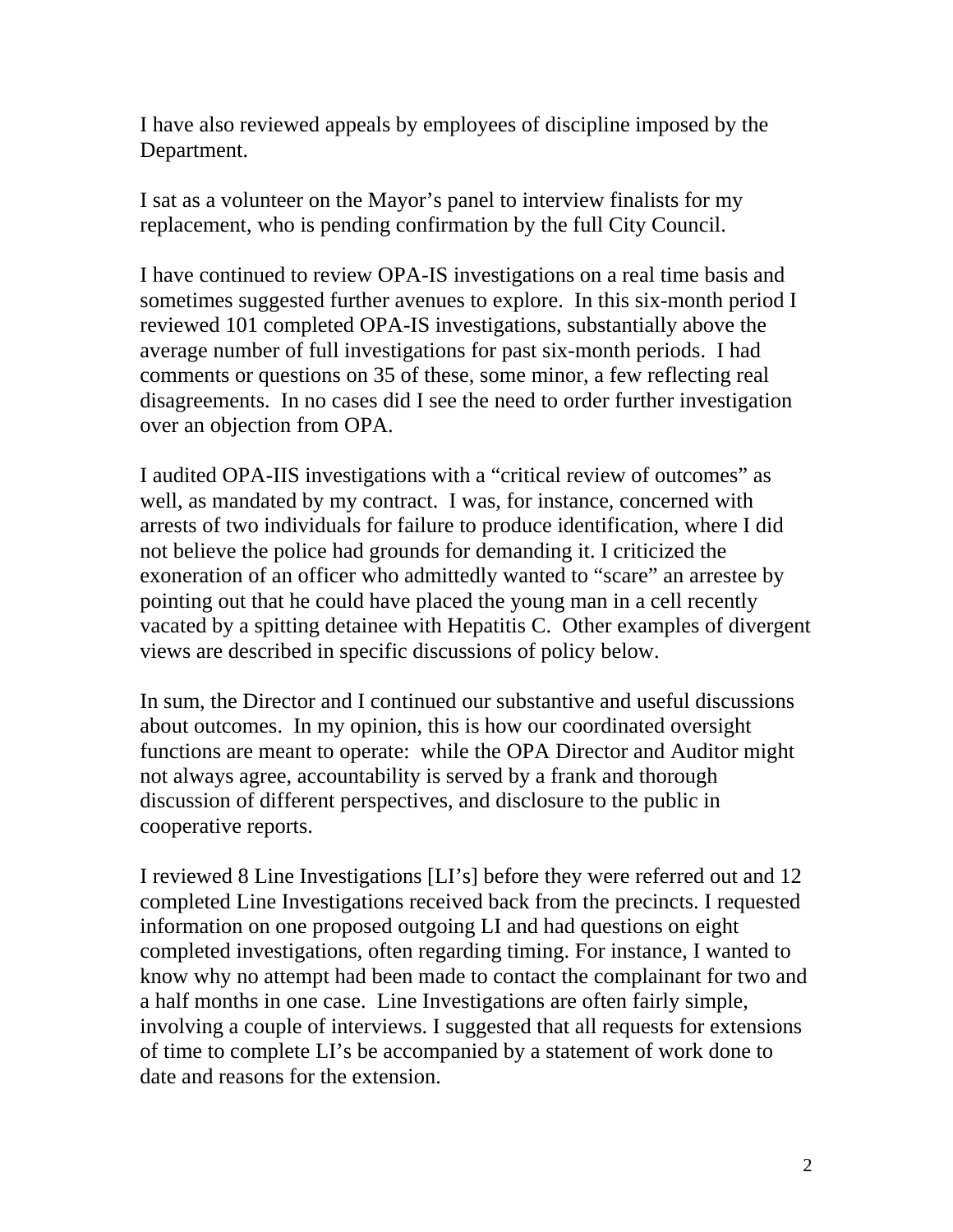I reviewed 35 Supervisory Referrals [SR's], up from the 22 reviewed last period. I questioned the classification of four. I reviewed the returns on a dozen I was interested in, as discussed *infra*.

I reviewed 120 Preliminary Investigation Reports [PIR's], in keeping with numbers in previous six-month periods. In 12 of these I disagreed with the classification or had questions. For example, I thought there might be serious safety issues that deserved more follow-up when a complainant reported poorly identified traffic officers stepping into a lane of traffic to flag vehicles over. In another case, I was concerned that potentially aggressive, swearing behavior, including clenched fists, was being dismissed as "management style." In a third case I was concerned about the seriousness of a White officer accelerating slowly from a stop past an African American on foot and allegedly pointing his finger "Clint Eastwood" style as if shooting him. I felt this incident might well have been a misinterpretation, but required more follow-up. In a fourth case I noted that nothing in an officer's attitude was overtly racial, but he seemed to discount an African American woman's description of how her car was hit, and she perceived the officer as privately giggling and chatting with the White truck driver who hit her instead of taking witness statements. I suggested this be elevated to an SR and hoped that the parties would agree to mediation to understand each other's experience of the event.

I reviewed over 200 contact logs, which include a wide variety of calls to OPA-IIS, the majority of which do not fall within the purview of the office. Many were referred on, or the screening sergeant attempted or accomplished the requested customer service. A few were converted to PIR's.

## **CONTINUING ISSUES AND RECOMMENDATIONS**

The Auditor is tasked by contract to report on all OPA related recommendations and implementation by the Department. The information in my September 2008 Report is up to date on these issues, except for those mentioned elsewhere in this Report. The OPA recently issued its Report on Policies and Procedures, which outlines specific contract sections implementing policy changes.

The Auditor's job also includes the review of "…substantive policies, procedures and/or training that impact police accountability and/or the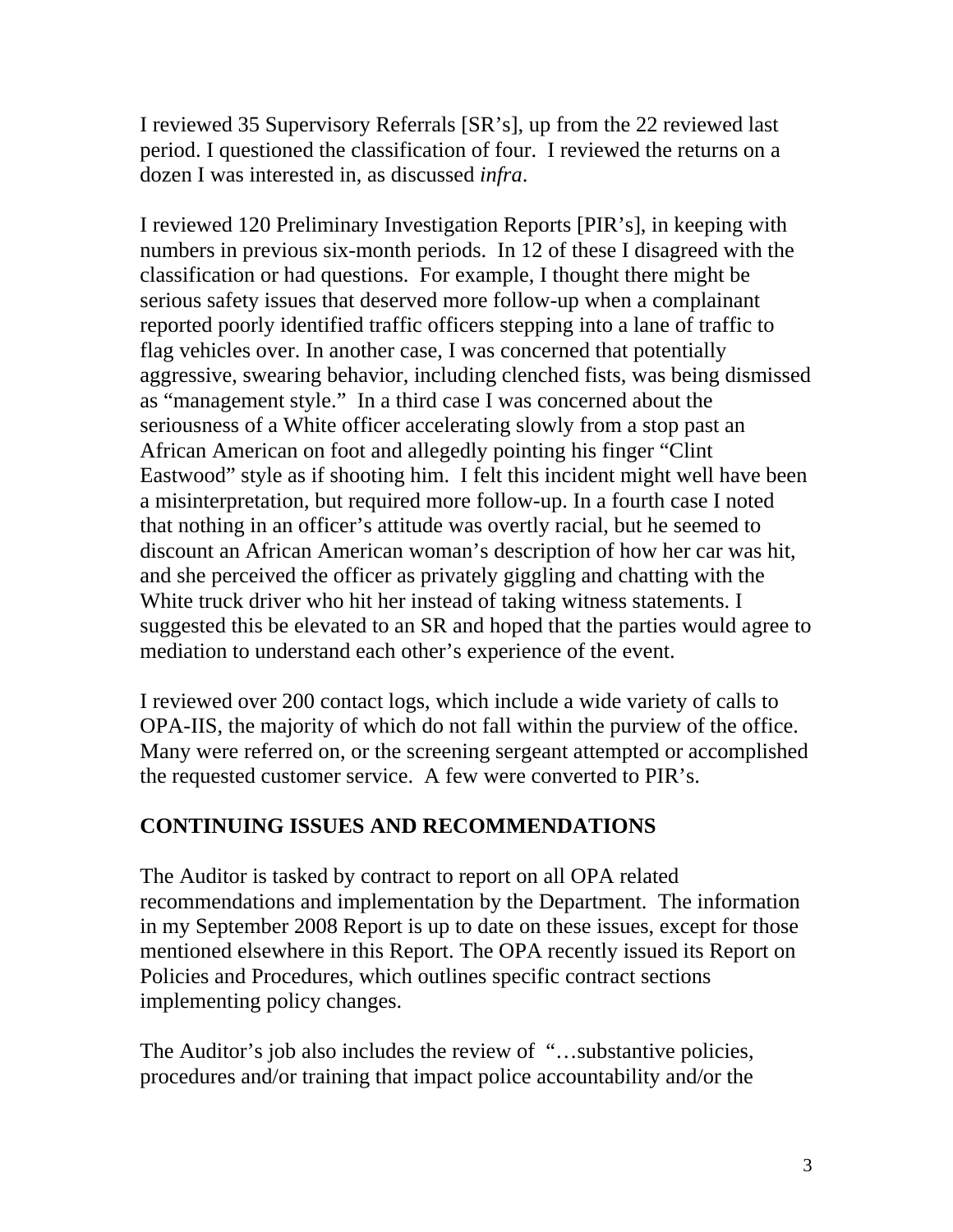disciplinary system." I want to summarize and repeat a few issues I have raised in earlier reports that still deserve attention.

#### The 180-Day Rule

The Guild contract provides generally that an officer must by advised of potential discipline within 180 days of when the OPA or a sworn supervisor is notified of the alleged misconduct. A primary area of my concern continues to be the effect of the provision that allows the indefinite extension of this time limit for OPA-IIS investigations when criminal investigations or proceedings are underway for an officer, but not for a citizen complainant in the same situation. The contract does allow an extension of time with permission from the Guild, if requested by OPA before the 180 days has expired. So far, the OPA has requested an extension in a few cases, but not for the unavailability of a complainant.

I recognize that officers have a legitimate interest in expeditious resolution of administrative disciplinary proceedings. It might also be pointed out that citizens can postpone filing a complaint until after their cases are resolved. But the reality is that cases are often initiated by another participant or a bystander or relative, or by a complainant who has not yet talked to a lawyer, who would undoubtedly recommend he or she not make any further statement. Lawyers are understandably concerned that their clients not be confronted in court with prior statements, a concern shared by officers facing court proceedings. In the case of complainants or subjects facing criminal charges, the cases are investigated by OPA-IIS without cooperation from the complainant and often without input from witnesses, yielding an incomplete picture of what happened.

The 180-day Rule also affects the coordination between OPA and the City's Risk Management Advisory Team. It would be advisable for OPA to look immediately at the facts of cases filed that might reflect misconduct, without having to worry about starting the clock running before a plaintiff is willing to cooperate. This could lead to expeditious and economical resolution of worthy claims against the City as well.

The OPA Director has made significant progress in expediting investigation of claims and clarifying when the 180-day period is deemed to have begun. Sensitive and complex cases do require longer investigations, though,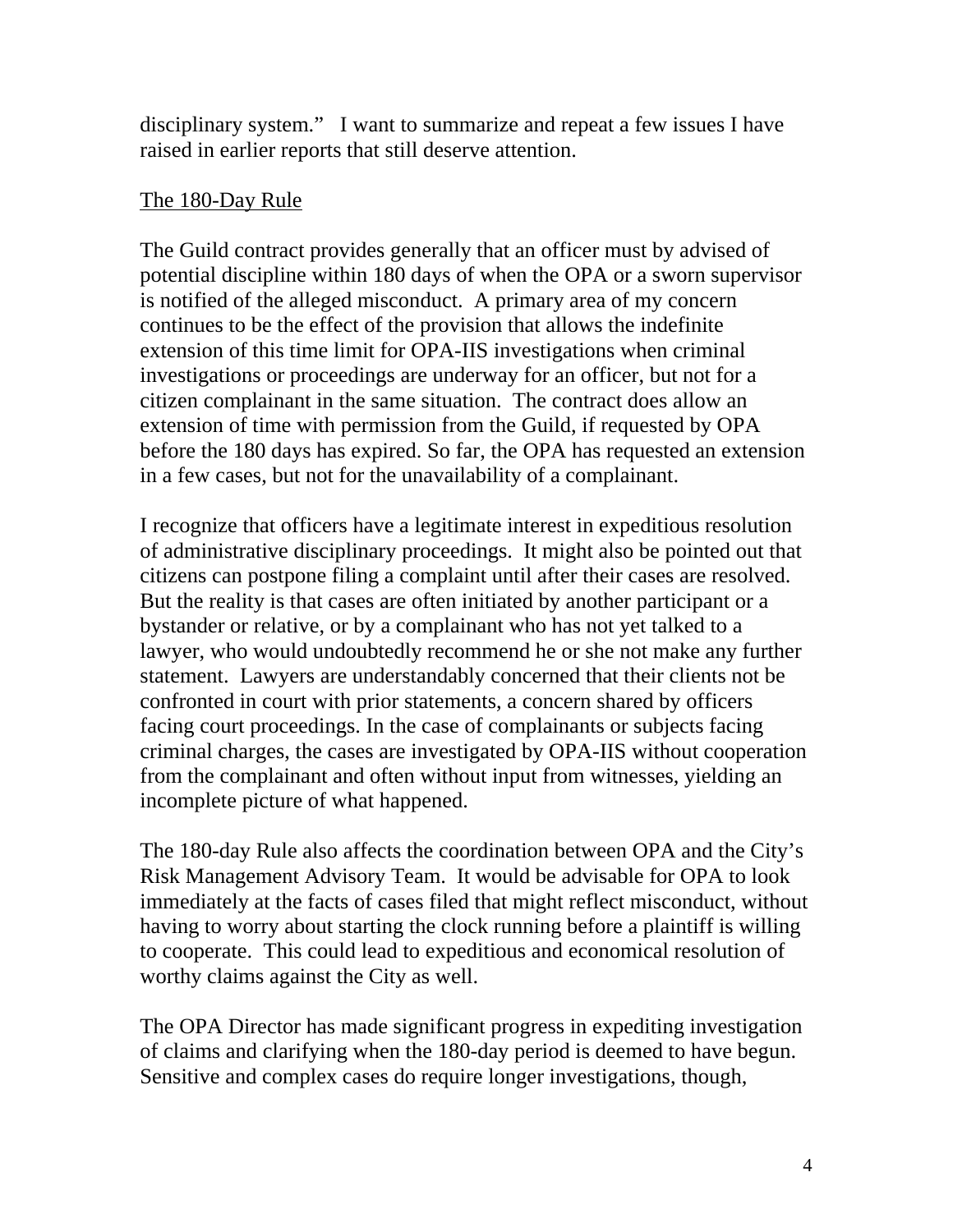including scheduling interviews with all officers involved, along with their Guild representatives, and with witnesses and complainants.

There were several cases in this last period that I thought were worthy of sustained findings or further investigation, which exceeded the time limit within a few days of when I saw them. In one case, for instance, I received a summary investigation on February 18, reviewed by me on February  $22<sup>nd</sup>$ . It concerned a confrontation and subsequent arrest of a King County Probation Officer for assault and for interfering with the arrest of her probationer for jay-walking. I wrote the OPA on February  $23<sup>rd</sup>$  noting that shoulder surgery was keeping me from reviewing the full file for a few days, but noting concerns, asking that I be advised of the timeframe and that the Guild be asked to postpone the deadline if necessary. The Director and I talked on Friday, February  $27<sup>th</sup>$  about the facts of the case. On Monday, we both became aware the deadline had passed on March  $2<sup>nd</sup>$ . On March  $24<sup>th</sup>$ , the Lieutenant sent me his proposed disposition, about which I had serious questions. The subject's trial is scheduled for May  $19<sup>th</sup>$ .

I received another case on February 18 and reviewed it by February  $22<sup>nd</sup>$ . I wrote an email the next day asking for exploration of physical evidence (to prove whether an officer had hit a car intentionally with his flashlight or whether it flew out of his hand inadvertently.) The proposed disposition memo, distributed to me on March 20, noted the expiration date of March  $24<sup>th</sup>$  at the top. When I later discussed the case with the Director she noted that the evidence was not available and would have involved an expert to explore its bearing on intent. By that time the deadline had passed, so we realized the issue was moot.

As the Director has recognized, it is important that the review process be expedited so cases get to the Auditor as soon as the investigation is finished. The average time on investigations is now down to 52 days, a significant improvement despite the expanded caseload noted above. But of course the complex cases take considerably longer to investigate. The new Auditor may consider reviewing cases before any OPA supervisor does, though that has not been the practice. It would make suggestions or orders of further investigations more practical. The Director and Auditor have continued to work on this issue.

Computation of the timeline when an employee is under investigation can be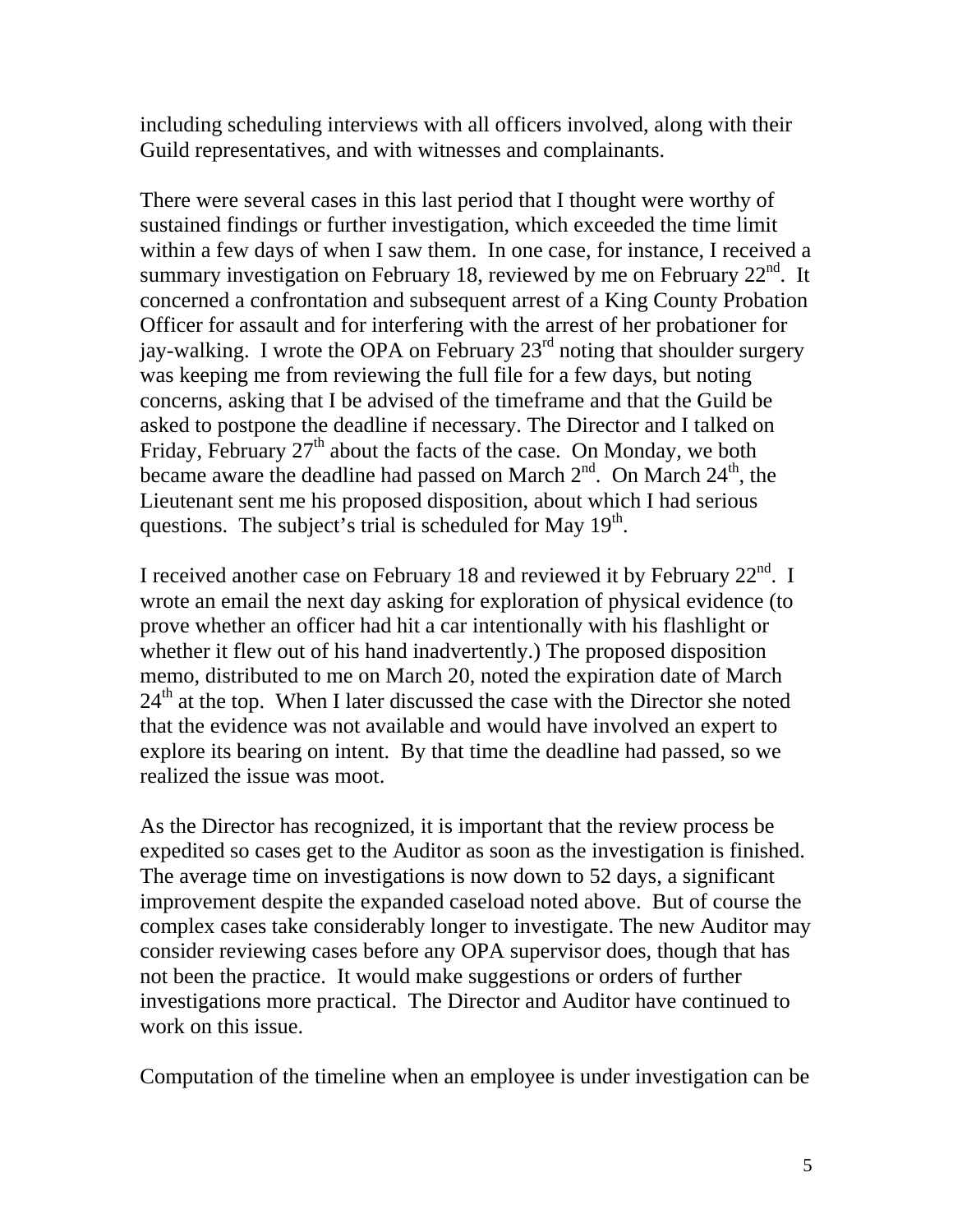complex, even when the OPA-IIS investigation is well within the 180 days. As an example, the Director wrote me about one case where an employee was investigated for domestic violence: "The case was in monitoring status for 227 days while investigated by Tacoma. We moved it into an admin case for 42 days after receiving a Stipulated Order of Continuance from Tacoma. The case reverted to a monitoring status for 162 days when a possible violation of a No Contact Order was referred back to Tacoma and the employee was recharged. When Tacoma dropped the NCO violation charge because of a technical issue, the case again changed to an administrative investigation, which was completed well short of the 180 day deadline…." The OPA did not contribute to this delay, but it is an example of the interplay between criminal and administrative investigations and the pressure put on the OPA process.

There is a real problem with assessing the credibility of witnesses when dealing with these kinds of delays, which came up in another case I commented on. Finally, the public's right to have these administrative cases timely decided should also be considered in the discussion of the present 180-Day Rule, with its automatic delay in cases where the employee is investigated.

Seattle Municipal Code Section 3.28.812(B) now provides that the OPA Director make a written explanation if no discipline results from an OPA complaint because the investigation time was exceeded. The Director filed such a report on March 20, 2009. That Report details the circumstances of two cases in which Supervisory Intervention replaced a potential Sustained finding due to expiration of the 180-day deadline. It of course does not include cases where the Auditor may have disagreed with the proposed finding or requested further investigation.

Finally, the Director noted to her staff two cases with Exonerated and Unfounded findings (agreed with by the Auditor), which were not completed within 180 days. Apparently OPA-IIS still has adjustments to make to get all cases completed in time for meaningful review.

I recognize that fixes to the 180-day rule may be complex: changing the contract is one that would require bargaining in the next round of talks, which change would likely be resisted by the Guild. The OPA could simply insist that all cases be resolved in an even-handed manner, completing all investigations within 180 days. The OPA-IIS would thus simply offer the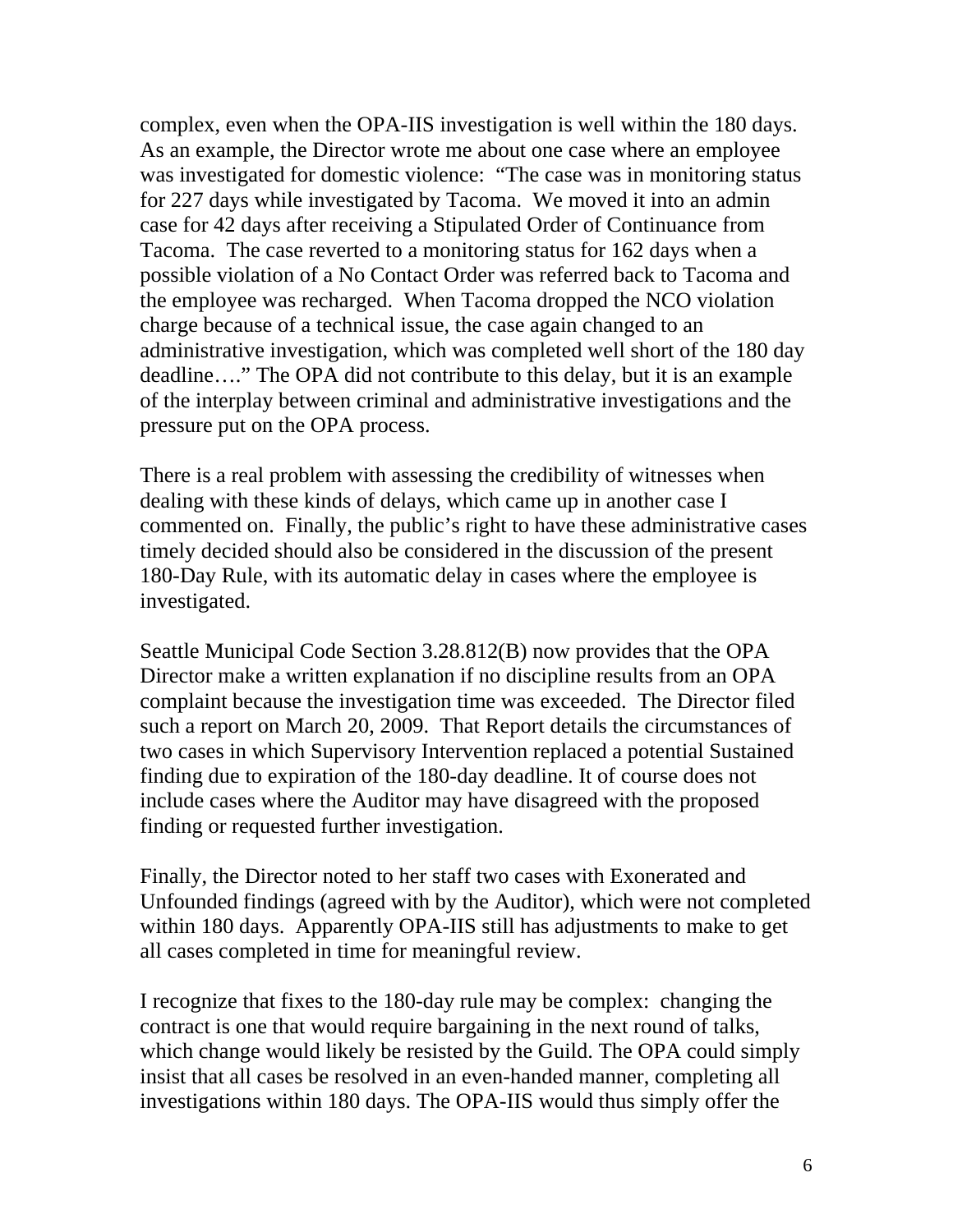officers the same choice now offered citizens: relinquish your Fifth Amendment rights and give investigators a voluntary statement within the 180 days or not. Although even-handed, this would probably leave OPA-IIS with nothing more than police reports in some cases to understand what happened.

Another approach would be to erect an administrative wall between OPA-IIS investigations and criminal proceedings, but this might require legislation to overcome subpoenas by litigants to access the investigations. That is, a State law could make administrative statements by witnesses or complainants inadmissible in criminal proceedings. A criminal defendant might have a constitutional right to see an officer's statement in the OPA-IIS report, but that is the case now, so it would not be a change. Could a simple administrative rule overcome a subpoena by prosecutors to access a defendant/complainant's statement? Generally, neither of these types of statements is in fact accessed in criminal proceedings.

I recommend that policy makers seriously discuss these and other potential solutions. An interim possibility would be allowing complainants and witnesses to submit written sworn statements, with the advice of their attorneys. Specific questions could be outlined in advance. Particularly if posed after officer testimony, these might at least offer complainants and witnesses a chance to rebut officer descriptions of the events that they contest.

I want to reiterate that the OPA Director has made progress triaging complaints and expediting investigations, down to an average of 52 days. The OPA is now considering solutions to the much longer time consumed (average of 121 days) for administration and review of investigations within the OPA structure. The Auditor, it should be noted, completes review within a week, while cases are *en route* to the Director, so that review does not require any additional time unless I order or ask for further investigation.

The Director has also worked to solve additional problems associated with the 180-Day Rule, such as what notification of a "supervisor" begins the clock running.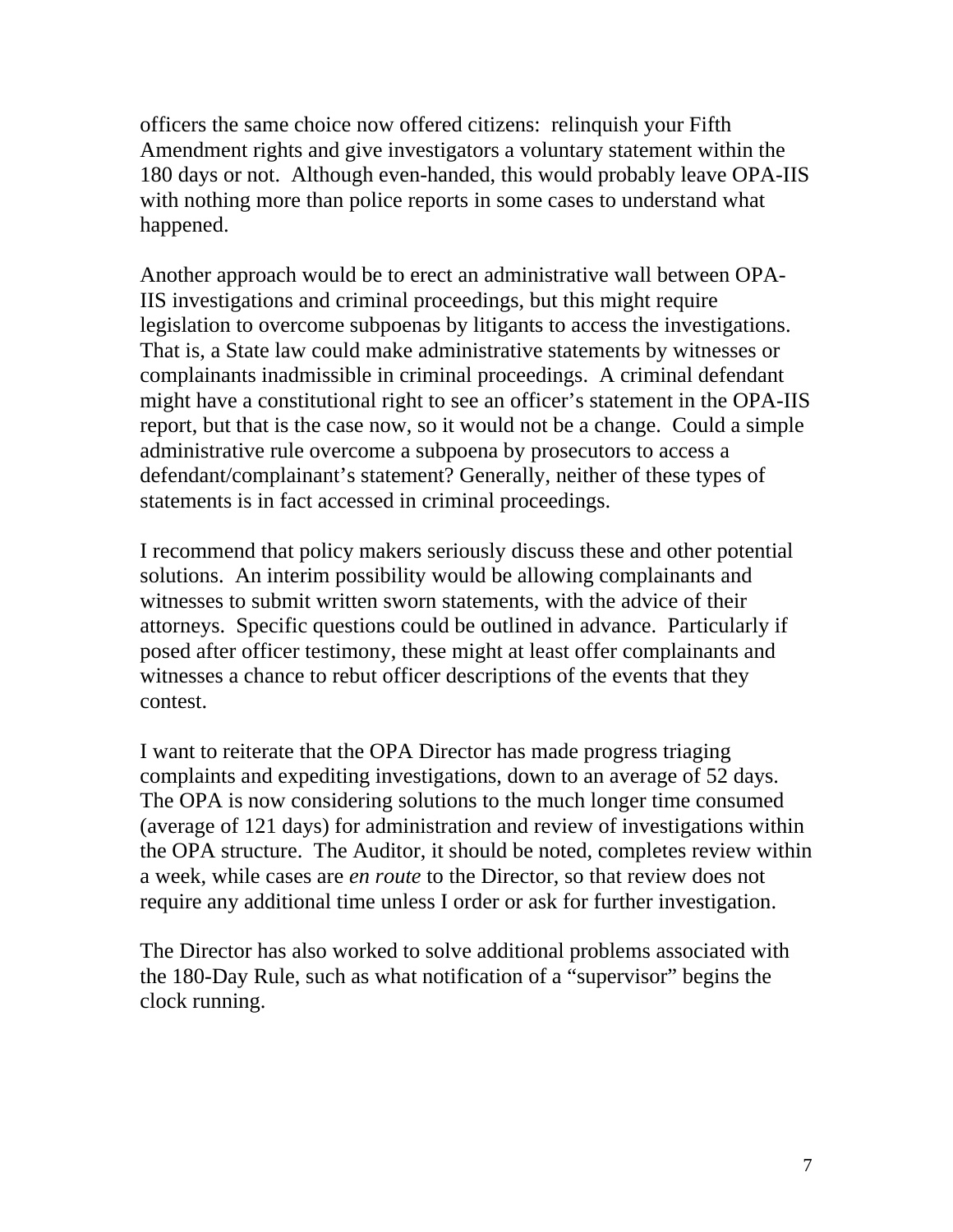### The Interplay of Criminal and Administrative Investigations

The Guild contract, in response to the advice of two "blue ribbon" panels, now provides for complete separation of criminal and administrative investigations of officers. This response to one well publicized particular case risks unintended consequences in others. As pointed out in my last Report, the situation bears watching.

There is now no oversight or involvement of OPA when an officer is being investigated for criminal conduct. The criminal division or other police department or court system can take an inordinately long time and OPA does not get a chance to investigate witnesses or effectively discover other officers who may have been involved or conduct interviews while memories are fresh without starting the clock running. OPA keeps a list of cases and charges which is shared (without officers' names) quarterly with the Auditor. The Auditor's and OPA's only collective recourse is to ask the Chief to follow up to try to expedite the investigations. Furthermore, the Guild has now indicated that it may argue that if a staff member of OPA shows up to observe a proceeding in court, such as a pre-trial hearing, that starts the 180-day clock running.

#### De-escalation Training, Take-Downs, and Citizen Contacts on the Street

It is disturbing to note how many OPA-IIS cases begin with a low level encounter between citizens and officers, over jaywalking for instance. Seven out of the 76 "obstruction only" cases I examined in an earlier report were for jaywalking. While pedestrian safety is a priority with policy makers, it is not with people casually stepping off the curb and they may wave an officer off, or continue across the street. From officers' point of view, jay-walking is an offense and this behavior is a challenge to their authority. They sometimes feel compelled to go hands-on to make their point. Fans coming from a football game, for instance, do not always make the best choices in this situation. People of color sometimes feel they have been singled out for attention.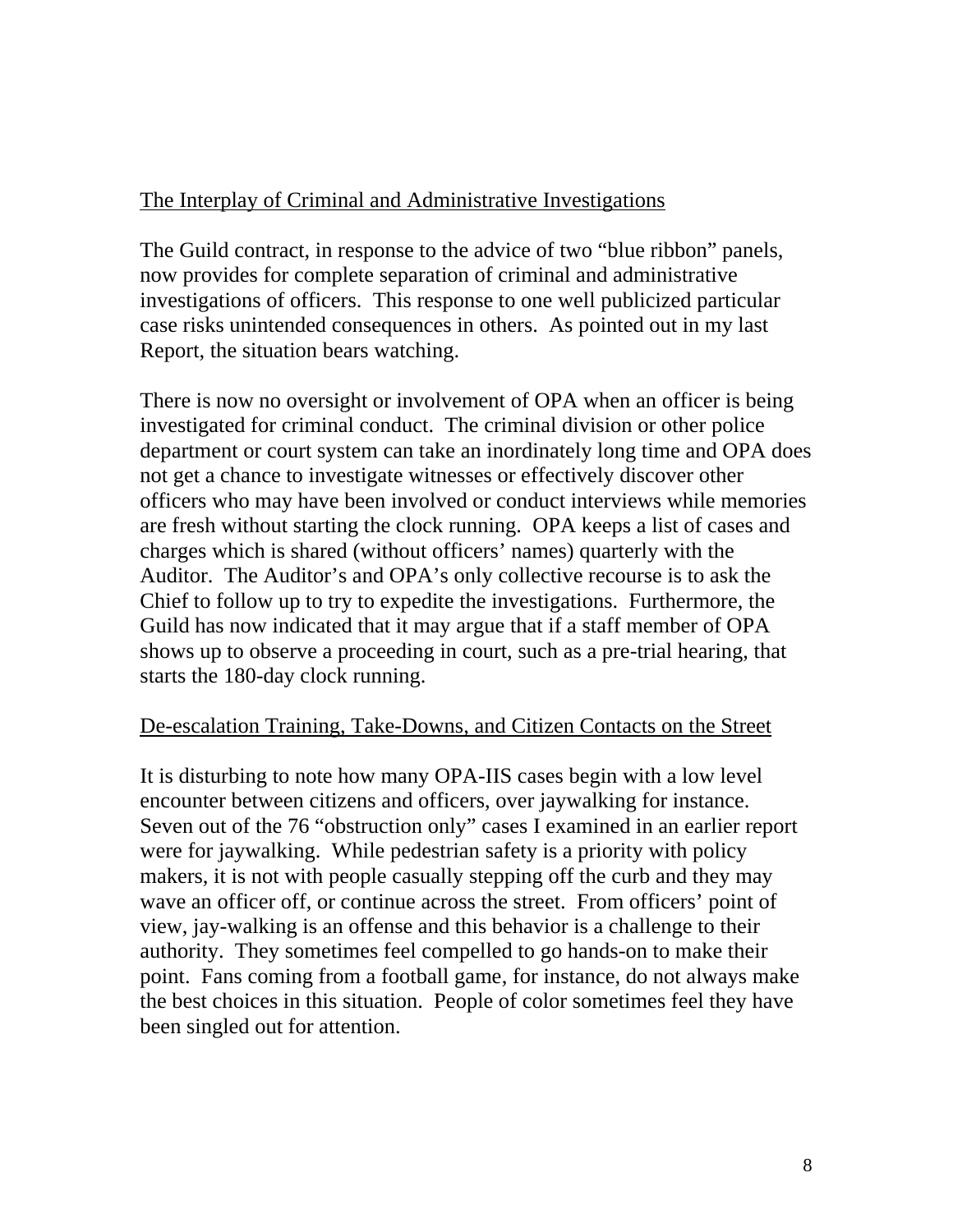Another variation is officers using profanity or particular hands-on techniques to "make an impression" on an unruly subject. It appears often to wind the situation up rather than down, however.

The physical force of "take-downs" can also escalate the force used in trying to control a suspect. I criticized the Unfounded outcome in one case where an individual had an obvious facial scrape and said the officers had rubbed his face into the ground, while the officers maintained the arrest was "without incident."

While taking a subject to the ground may offer a physical advantage, it often impels subjects to put their hands out to protect their faces or cushion their falls. The officers then end up struggling to get control of arms from underneath the prone body to handcuff. The Force Science Research Center has proposed a study to assess the risk and to identify the best approach to prone arrestees. It notes that one of the most dangerous positions a suspect can assume is prone on the ground with hands underneath where he or she might have a weapon. It notes that this situation often leads to very forceful responses by officers in attempts to get the person's arms out from under him or her. Are there better ways to control a person's arms from the outset? This question was asked by at least one supervisor in a case reviewed by OPA.

I have repeatedly advised that de-escalation training, including role-plays, builds crucial skills for officers in these situations. While it is mentioned in the use of force sections of the post Basic Law Enforcement Academy and the annual Street Skills training (both of which I have attended), it is not emphasized nor practiced with role-plays. While it is logical to integrate the training with discussion of more forceful options, de-escalation involves specific skills that deserve attention. Well-developed "salesmanship," communication skills, cultural competency and an arsenal of non-violent tactics make resort to force less frequently necessary. These skills also often result in better cases when individuals end up facing charges. Role-plays are a way of internalizing what may be described in a lecture or discussed in hypotheticals.

A close corollary is training in *Terry* (reasonable suspicion) stops versus social contacts, so that officers are aware of the rules limiting their authority. When reasonable suspicion is lacking, an officer only has the option to make a "social contact" to explore what he/she sees as suspicious or noteworthy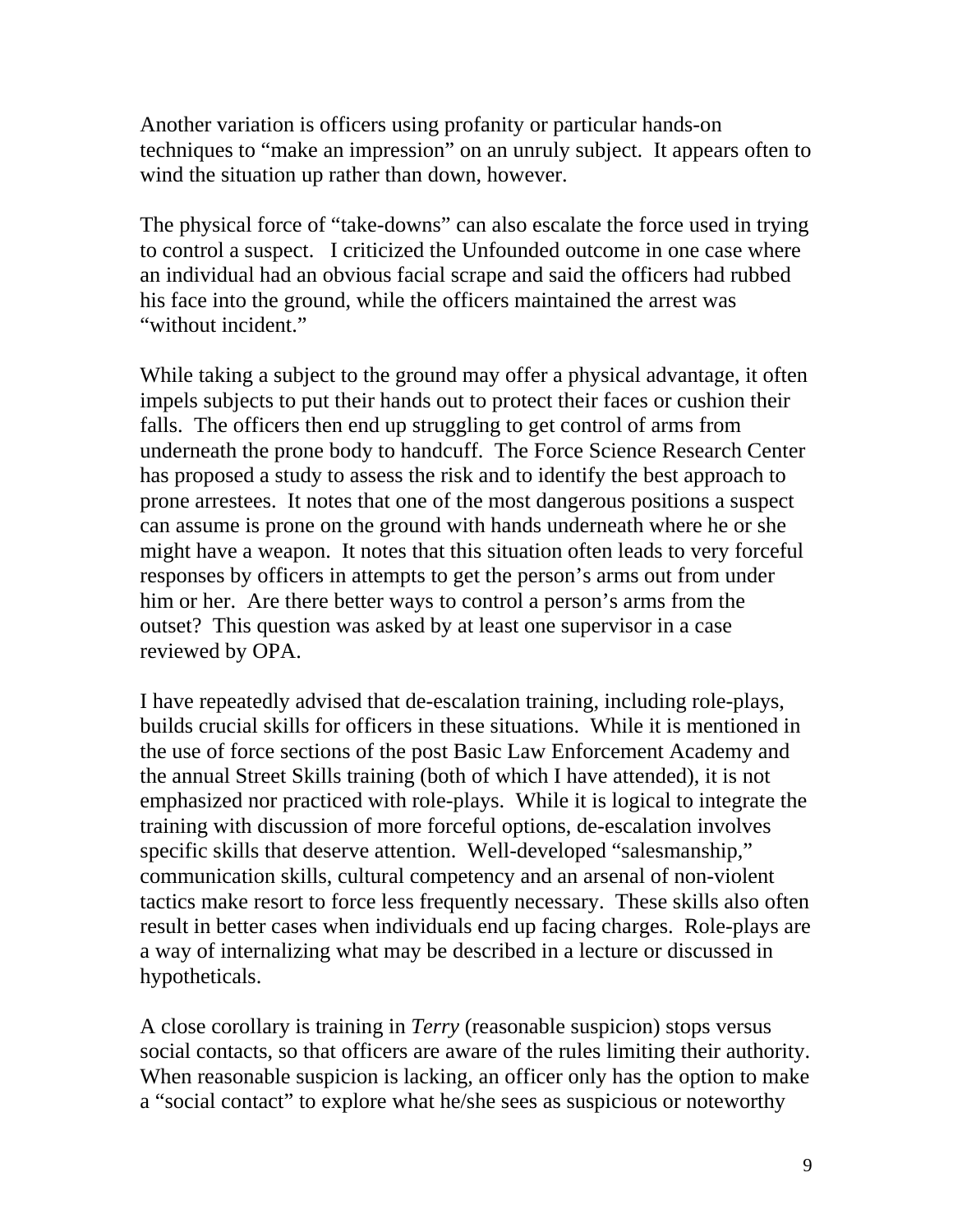conduct. The individual is free to walk away, refuse identification or even take off running. In 19 of the 76 "obstruction only" arrests reviewed, the individual walked or ran away from the officer. Obstruction is a legitimate charge if the officer had reasonable suspicion at the outset to believe the individual was committing a crime, often a difficult distinction to make in an adrenaline-fueled moment or where a crowd is involved. I criticized the outcome in one case, for instance, where a complainant alleged the bicycle officer had grabbed him and pulled him up close in a so called social contact.

The Department has determined that this area is deserving of further training in or beyond the annual "use of force" module. Chief Kerlikowske appointed a Captain of "Ethics and Professional Responsibility" a year ago to focus initially on ethical decision-making and the exercise of discretion "…in dealing with arrest, search and seizure."

Precinct Captains say the most important training is at the precinct level, by supervising sergeants and at roll call immediately before officers hit the streets. It is most instructive where actual cases are reviewed and where the precinct has a training officer to plan and guide the training. Videos specific to Seattle Department policies, State and City law, would also be helpful, though expensive to produce.

The OPA has advanced these training goals on a case-by-case basis with findings of "Supervisory Intervention." The Director and I reviewed the feedback from the precincts on individual cases. The follow-up by supervisors seemed to be a direct and effective way to emphasize policies and law.

#### Use of Supervisory Intervention as a Disposition

I continue to believe that eight possible outcomes of cases are too many: confusing to the employees and the public. The Director of OPA agrees and is looking into the possibility of changing the number and definition of possible outcomes.

I have been critical of the expanding use of the Supervisory Intervention as a disposition for non-willful violations of Department Policy. I believe that this disposition, added in 2005, is misleading because it suggests by implication that a specific intent to violate a policy is prerequisite to a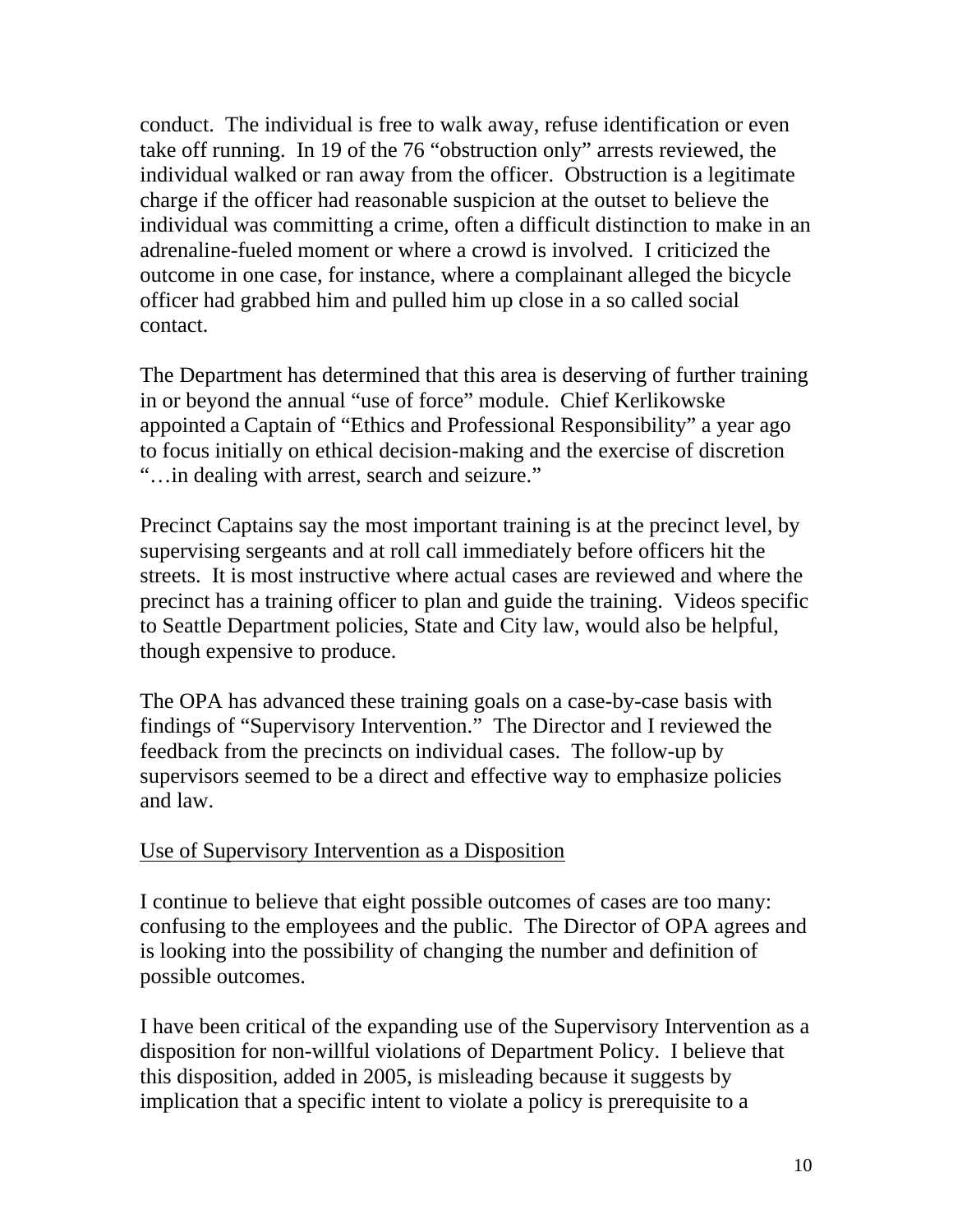finding of Sustained. I discussed a number of cases where the Director and I disagreed with the outcome in my last semi-annual Report.

That being said, the Director and I reviewed the feedback from the precincts in the Supervisory Intervention cases, and found that they occasioned useful training and counseling opportunities on an individual level. I believe cases with this disposition merit ongoing monitoring.

One example of a case where we agreed Supervisory Intervention was warranted involved an officer who arrested the complainant for theft and in the process took possession of several items of evidence as well as the arrestee's cell phone. At the complainant's request the officer placed the phone on the roof of the patrol car, then drove away forgetting it was there. While this was clearly mishandling of property, it was totally unintentional and the officer forthrightly took responsibility for the mistake. He in fact had gone back to the scene to try to recover the phone.

In some cases the Director and I have "agreed to differ" on the outcome. I agreed with the OPA-IIS Captain in one case that an officer overstepped his authority by treating a social contact like a reasonable suspicion stop, including insisting a passenger who had refused identification get out of the car. The young man resisted getting out, a back-up officer directed the original officer to pull him out, and the teen was forcibly pulled out with the help of a Taser application in his leg. The Director opted for Supervisory Intervention because the original officer was relatively new and both officers shared the confusion between a social contact and a *Terry* stop (including reason to fear a weapon.) She felt that training and counseling would more appropriately address the conduct.

The Director and I reached agreement on Supervisory Intervention in another case involving the officers' confrontation with a youth in the Central District suspected of throwing furniture in the street in the middle of the night. The officer justified his use of profanity and confrontation for its "shock" value, though he seemed to challenge the young man to respond physically. While I initially recommended a Sustained finding and the OPA-IIS recommended Exonerated, the Director and I agreed on Supervisory Intervention. This was one of many cases where in-car video recording the incident would have been valuable, but was not turned on.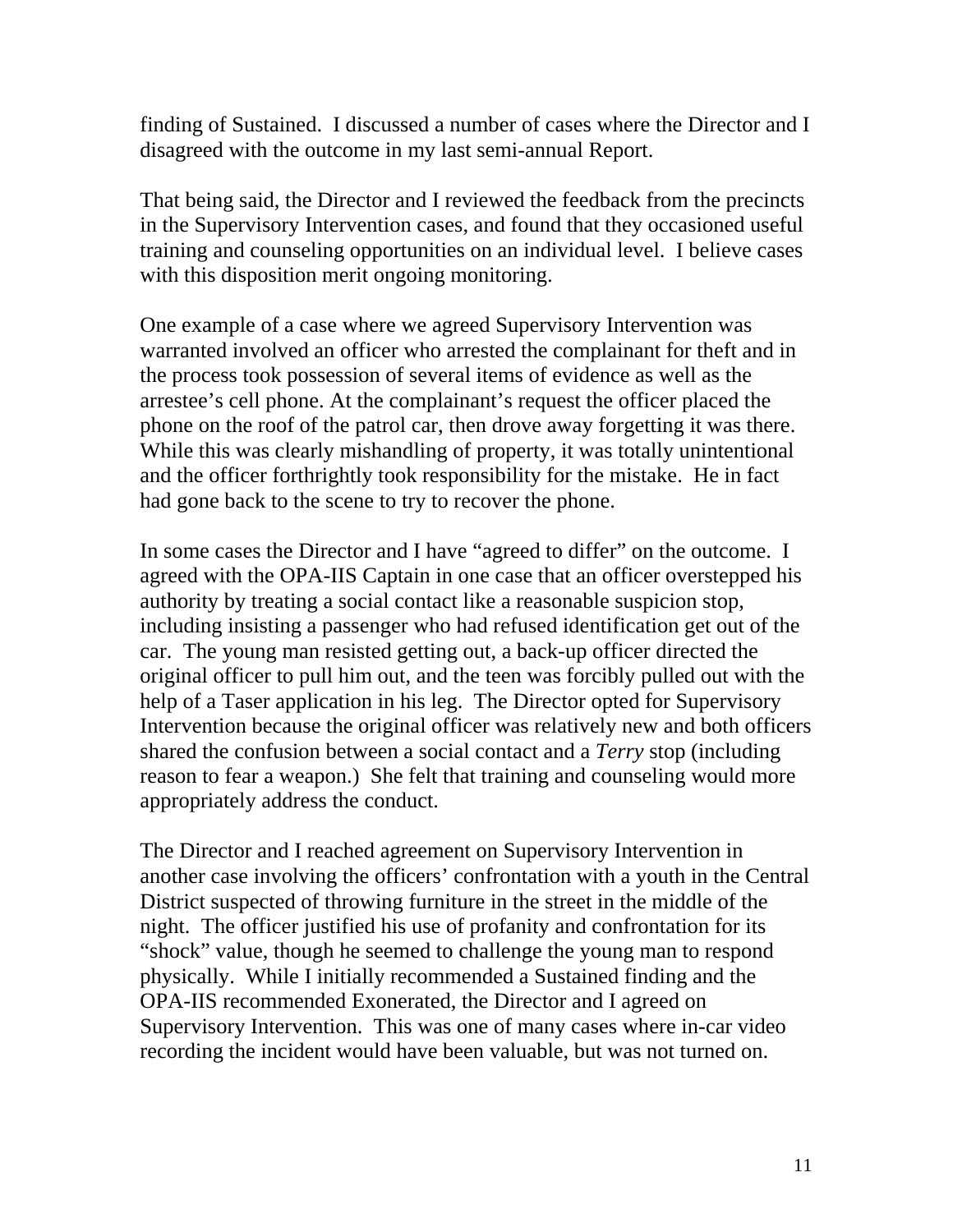## Regular Use of In-Car Video

The OPA-IIS intake sergeants regularly request all 911 recordings and in-car video available for an event involved in a complaint. Sometimes, however, they or the follow-up investigators neglect to determine "why not" when the response comes back that "no in-car video is available." The Department has invested substantial money installing video cameras in patrol cars and time training officers to use them. In my experience, recordings from these cameras usually exonerate the officers of misconduct. People often do not accurately remember what happened when they have been stopped or accosted by police and their own adrenaline is running high. In some cases, however, the opposite is true, and the recording squarely disproves the officers' recollections. In either case, it is invaluable in resolving these disputed recollections.

The Director and I have agreed that the intake sergeant should take primary responsibility for following up, so that an additional policy violation can be included at the outset if the officer was trained, the circumstances apparently permitted, and the recorder was not turned on. I have also recommended that OPA keep track of cases lacking video where it would be expected.

The Director has reminded her staff several times of the importance of following up during an investigation as well. She has ordered Supervisory Interventions several times for employees that have not turned the equipment on. The OPA-IIS Captain has reminded the investigating sergeants that this may be an additional policy violation and asked that this issue be followed up during the employee interview.

## OPA-IIS Access to In-Cell Video

There has been some confusion about access by OPA-IIS to holding cell video recordings. Last October I registered concern about the availability of in-cell video and the Director informed me a policy was being finalized by the Audits Division. In March I raised the issue again in reference to another claimed use of excessive force within a holding cell. The Director clarified with the Guild that an MOA provides for review during an OPA-IIS investigation. My concern was that the video, while reviewed by the investigating sergeant in this case at the precinct, was not available for my or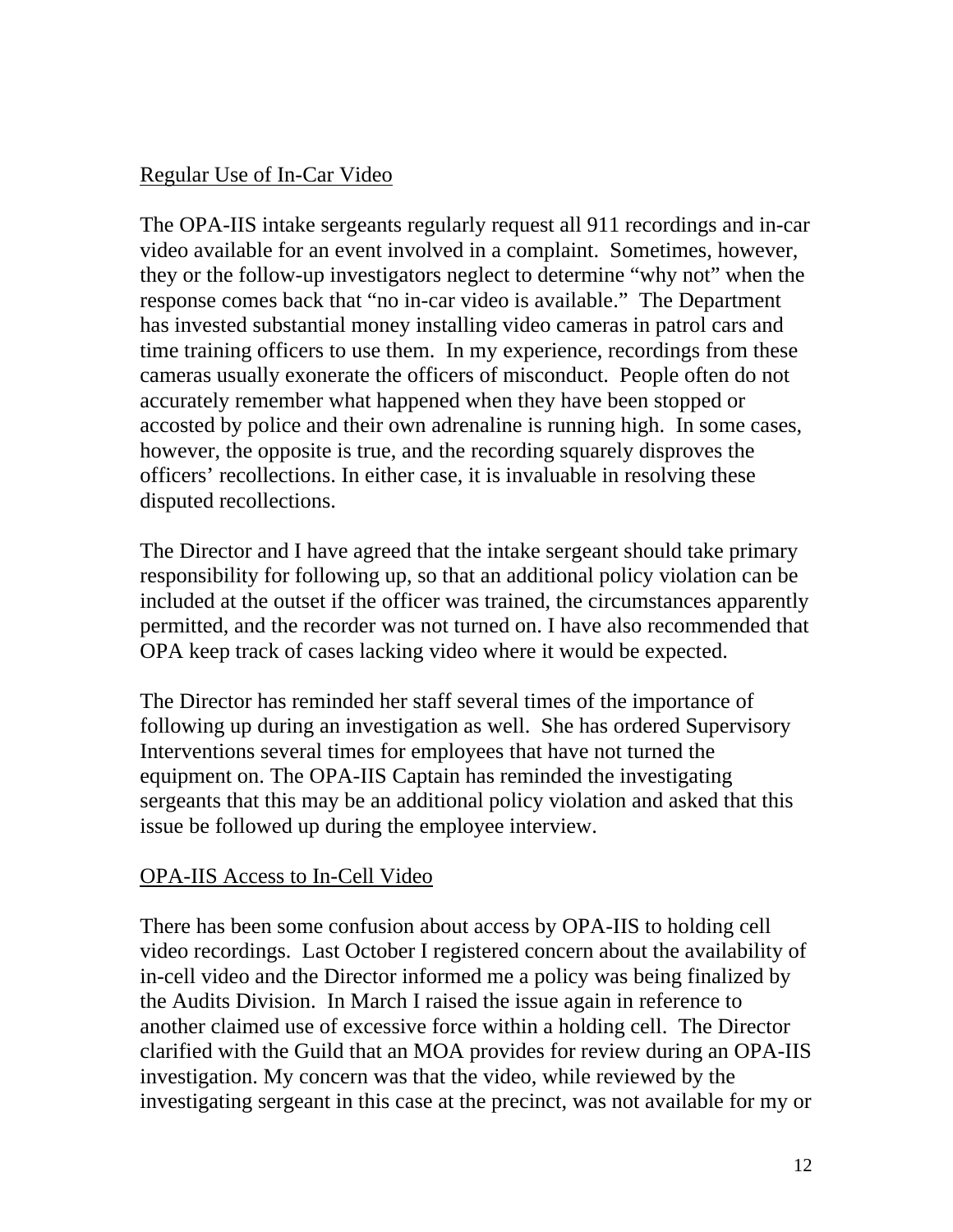the Director's review. The Director was not concerned on the facts of the particular case, but agreed to assure future videos would be available to the Auditor.

## Follow-Up on Cases Classified as Supervisory Referrals

Not to be confused with Supervisory Intervention as a disposition, Supervisory Referral is an initial classification where the policy violation, if any, is minimal, but mentoring is in order. I reviewed a dozen-case sample of these to see how they turned out. I was satisfied that supervisors are giving appropriate instruction to correct problematic behaviors in these cases. In only one the supervisor had not returned information to the OPA-IIS and OPA-IIS had sent a follow-up email. One was upgraded to a full investigation. Five were resolved with mediation satisfying both parties. I continue to be a big fan of mediation and Associate Director John Fowler will be sorely missed for his stewardship of this program.

I have continued to ask, in a few cases, just what follow-up is expected of the supervisor. For instance, in one case the complainant asked to remain anonymous. The Captain clarified what exactly he expected of the supervisor and the Director asked him to make this explicit in the referral.

## Resource Allocation

The Mayor's Police Accountability Review Panel advised that the Auditor's responsibilities "…should be increased beyond its current part-time independent contractor status." Their commentary regarding this new role suggested that the Auditor review substantive policies and procedures well beyond the OPA, to include "…issues of training, allocation of resources among precincts or squads, deployment and use of lethal and less-lethal weapons, policing approaches and enforcement policies." To date, this Auditor has felt this was a considerable stretch of the job description in my contract.

I would like to comment, though, that it is disturbing to see service complaints to OPA where dispatch of officers is sometimes more than an hour after a 911 emergency call is made. While personnel shortages are being addressed through aggressive hiring and reorganization of policing sectors, there remain the issues of resource allocation among enforcement policies. In my Obstruction Report, I noted that: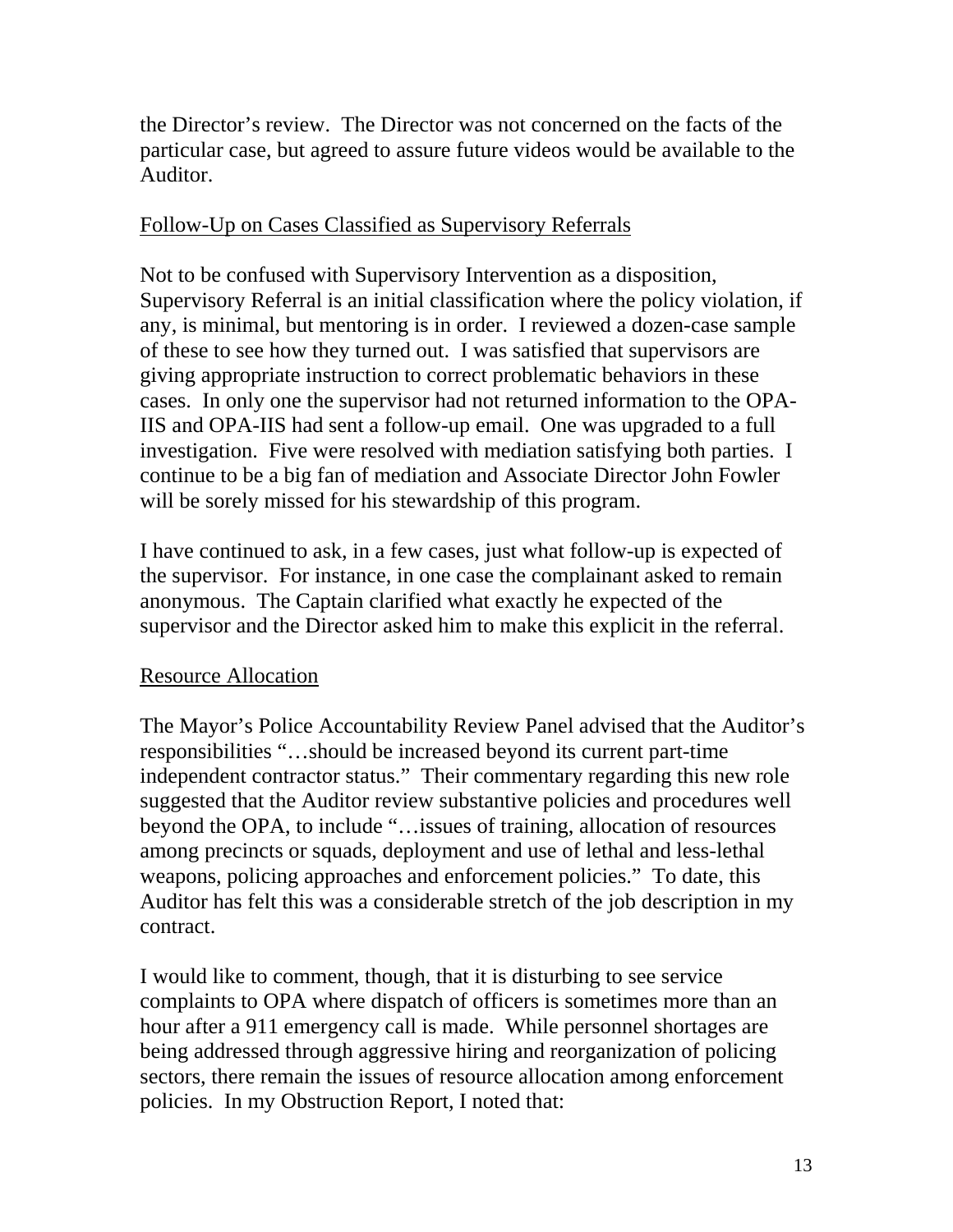The policy questions for the Department are whether, for instance, heavy attention to buy-bust narcotics deals, with surreptitious surveillance and undercover operations, including the "cooperation" of by arrested buyers and dealers in making other arrests, is the best response to "clean up" drug trafficking and loitering in a neighborhood. Budget restraints in the prosecutor's office have resulted in revised felony prosecution guidelines, as well as the loss of a dedicated "drug unit," which will mean non felony prosecution for small amounts of drugs. A case can be made that intensified presence of uniform officers and community policing techniques yield better long term results than arrests at the user level.

It is always a challenge to assess the most productive investment of limited resources – including how police presence and actions can build positive relationships in the community as well as crime interdiction. But the delay in response to 911 calls is a serious concern. In one case, [08-0414] I criticized an "exigent circumstances" entry into a supposed domestic violence scene against the wishes of the residents. My point was, if it was indeed exigent, 90 minutes was not an acceptable response time.

The Department has invested in numerous outreach efforts to diverse communities, as recounted in my Report on the subject. These positive efforts can be seriously undermined with a few high profile incidents of claimed over-reaching.

## **SUGGESTED TOPICS FOR FUTURE INVESTIGATION**

The Director, the OPA Review Board, the new Auditor, and I have all had conversations about topics for further review and investigation. The followup on the Department's **relationship with diverse communities** is well underway.

I will be forwarding a very full file on the use of **Tasers** to the new Auditor, though complaints about Taser use in this Department are few. The Department's latest update on use can be found at http://www.seattle.gov/police/publications/Special/TaserUseUpdate04 08.pdf. It totals 1341 incidents using Taser from 2001 through April 2009. I have been following the issue and reading research for the last five years. Tasers can be an important supplement to officers' options in dealing with active resistance. The issues are primarily ones of training and standards. For instance, should Tasers be sanctioned to overcome passive resistance,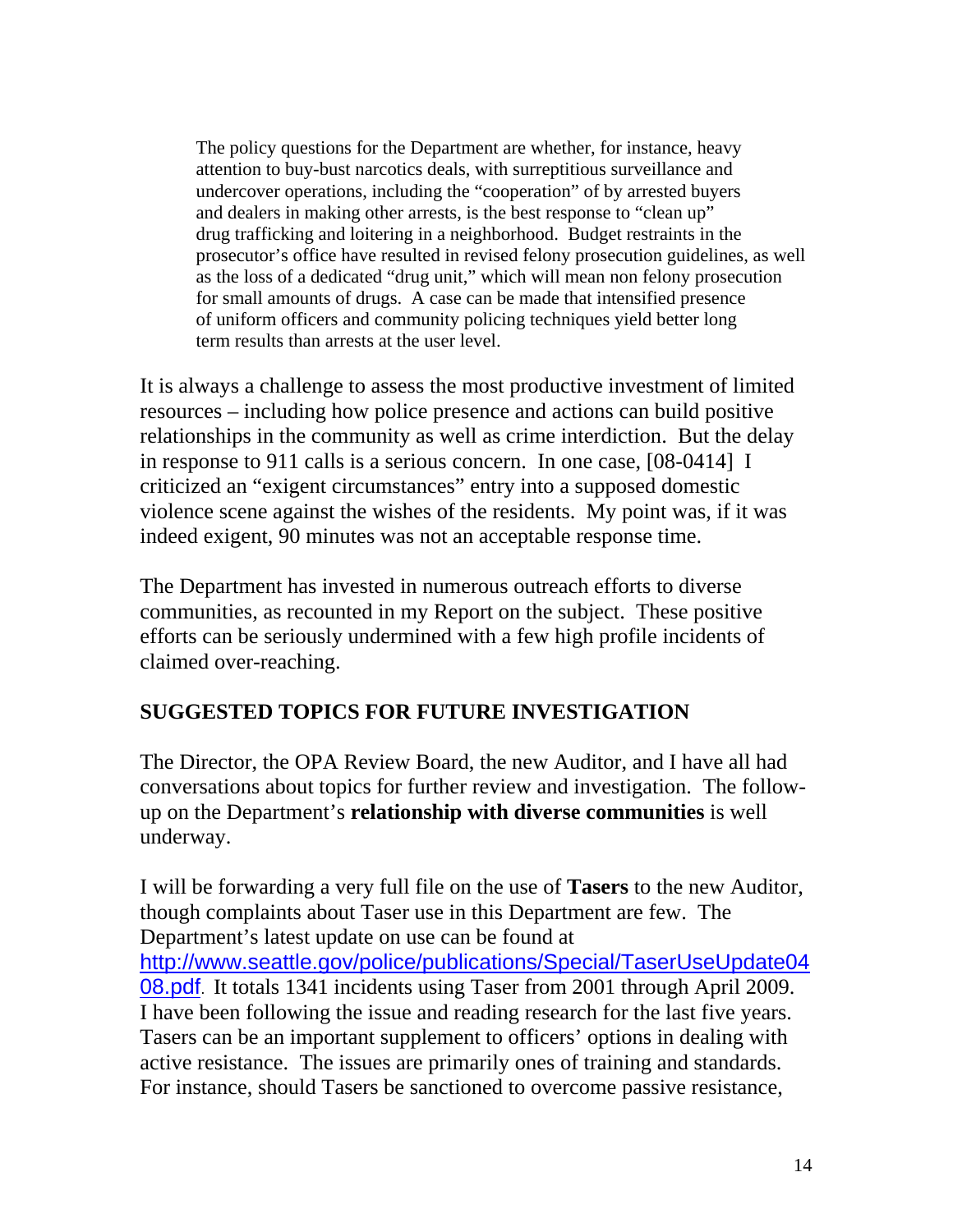such as the teenager's bracing himself against being pulled out of the car in the incident described earlier in this Report?

The Director and I have been discussing the issues surrounding the standard of proof in administrative cases and in **the employee appeal process.** We have read a number of the cases before the Disciplinary Review Board and the Public Safety Civil Service Commission. (Employees choose which route to pursue if they appeal.)

One case currently before the Commission will address the standard of proof in a case involving lying, even if the employee is not fired. Other cases also involve the new provision in the Guild contract providing for presumptive firing for dishonesty. By informal arbitrator decision, the standard in a dismissal case is proof by clear and convincing evidence. With lesser discipline, however, the standard used within the Department is preponderance of evidence. The standard on review is described in a number of different ways by arbitrators. It seems that the standard or standards of proof should be the same at every stage of an administrative discipline case.

The degree of "review" in the Disciplinary Review Board or Commission is also in contention. The law says the Chief is the final decision maker. What does this mean in the review? One case before the Court of Appeals will be addressing whether the Commission should be making credibility decisions anew or simply deciding whether the Chief had just cause for his discipline. Even if the record should be reviewed *de novo,* should these review bodies be considering new evidence not before the OPA or the Chief? Arguably this encourages employees to withhold information and evidence until the "review," seriously undercutting the administrative discipline process as a whole. These are open questions, some of which are already before the courts.

Other topics that suggest themselves are the **role of the Guild representative** during the investigation and appeal; the functioning and membership of the **Firearms Review Board** (though the OPA is not involved); **the** *Garrity* **policies** (already under review by the Director) determining how and when officers must respond to supervisors about the facts of an incident; and the relationship between **administrative and criminal** investigations.